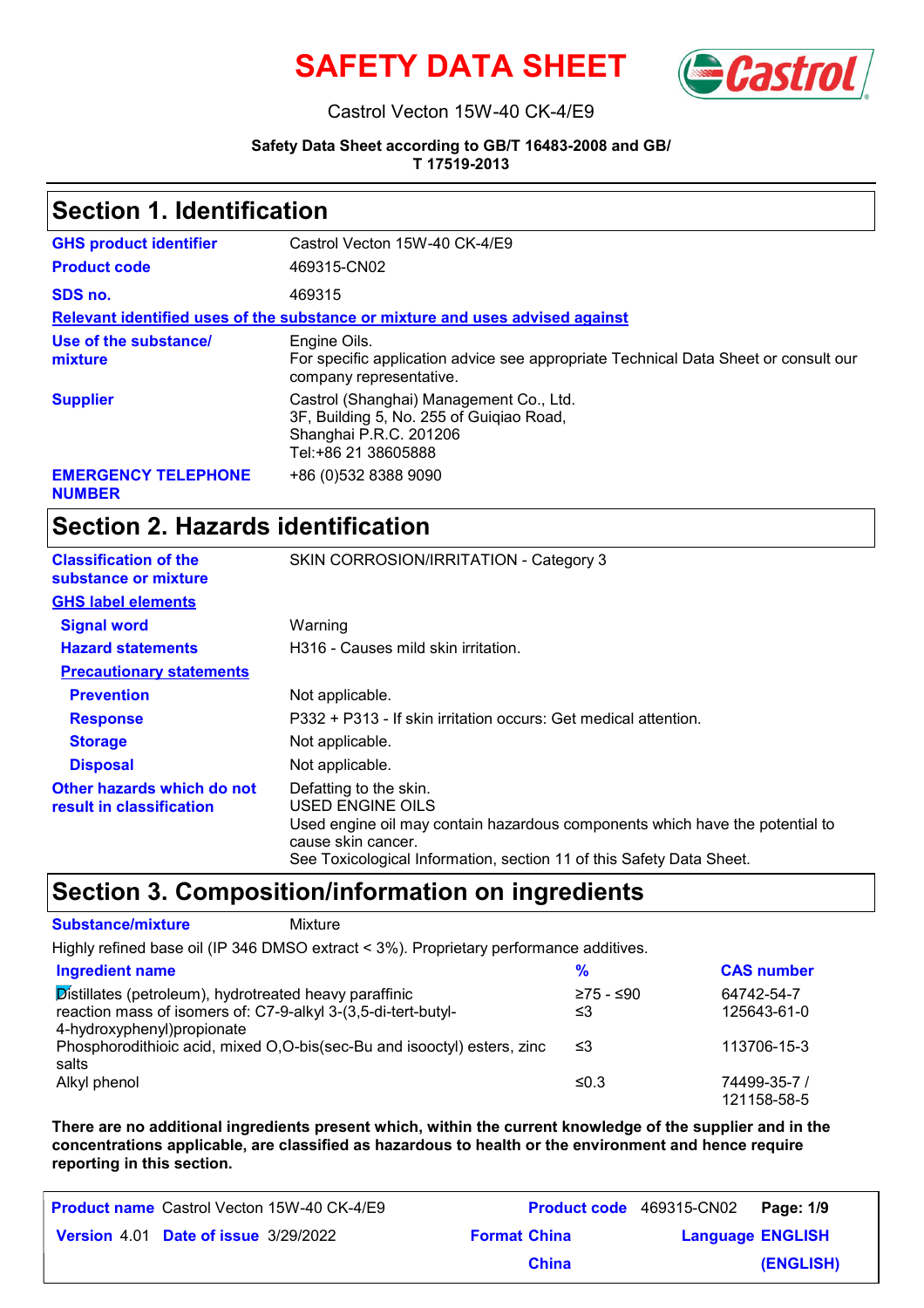# **Section 3. Composition/information on ingredients**

**Occupational exposure limits, if available, are listed in Section 8.**

### **Section 4. First aid measures**

| <b>Description of necessary first aid measures</b>                     |                                                                                                                                                                                                                                                                                                                                      |
|------------------------------------------------------------------------|--------------------------------------------------------------------------------------------------------------------------------------------------------------------------------------------------------------------------------------------------------------------------------------------------------------------------------------|
| Eye contact                                                            | In case of contact, immediately flush eyes with plenty of water for at least 15<br>minutes. Eyelids should be held away from the eyeball to ensure thorough rinsing.<br>Check for and remove any contact lenses. Get medical attention.                                                                                              |
| <b>Inhalation</b>                                                      | If inhaled, remove to fresh air. Get medical attention if symptoms occur.                                                                                                                                                                                                                                                            |
| <b>Skin contact</b>                                                    | In case of contact, immediately flush skin with plenty of water for at least 15 minutes<br>while removing contaminated clothing and shoes. Wash skin thoroughly with soap<br>and water or use recognised skin cleanser. Wash clothing before reuse. Clean<br>shoes thoroughly before reuse. Get medical attention if symptoms occur. |
| <b>Ingestion</b>                                                       | Do not induce vomiting unless directed to do so by medical personnel. Never give<br>anything by mouth to an unconscious person. If unconscious, place in recovery<br>position and get medical attention immediately. Get medical attention if adverse<br>health effects persist or are severe.                                       |
|                                                                        | Indication of immediate medical attention and special treatment needed, if necessary                                                                                                                                                                                                                                                 |
| <b>Notes to physician</b>                                              | Treatment should in general be symptomatic and directed to relieving any effects.                                                                                                                                                                                                                                                    |
| <b>Specific treatments</b>                                             | No specific treatment.                                                                                                                                                                                                                                                                                                               |
| <b>Protection of first-aiders</b>                                      | No action shall be taken involving any personal risk or without suitable training. It<br>may be dangerous to the person providing aid to give mouth-to-mouth resuscitation.                                                                                                                                                          |
| All and there entered accurate media flants, and the most also because |                                                                                                                                                                                                                                                                                                                                      |

**Most important symptoms/effects, acute and delayed**

**See Section 11 for more detailed information on health effects and symptoms.**

# **Section 5. Firefighting measures**

| <b>Extinguishing media</b>                               |                                                                                                                                                                                                   |
|----------------------------------------------------------|---------------------------------------------------------------------------------------------------------------------------------------------------------------------------------------------------|
| <b>Suitable extinguishing</b><br>media                   | In case of fire, use foam, dry chemical or carbon dioxide extinguisher or spray.                                                                                                                  |
| <b>Unsuitable extinguishing</b><br>media                 | Do not use water jet.                                                                                                                                                                             |
| <b>Specific hazards arising</b><br>from the chemical     | In a fire or if heated, a pressure increase will occur and the container may burst.                                                                                                               |
| <b>Hazardous thermal</b><br>decomposition products       | Combustion products may include the following:<br>carbon oxides (CO, CO <sub>2</sub> ) (carbon monoxide, carbon dioxide)                                                                          |
| <b>Special protective actions</b><br>for fire-fighters   | No action shall be taken involving any personal risk or without suitable training.<br>Promptly isolate the scene by removing all persons from the vicinity of the incident if<br>there is a fire. |
| <b>Special protective</b><br>equipment for fire-fighters | Fire-fighters should wear positive pressure self-contained breathing apparatus<br>(SCBA) and full turnout gear.                                                                                   |

# **Section 6. Accidental release measures**

#### **Personal precautions, protective equipment and emergency procedures**

| For non-emergency<br>personnel | Contact emergency personnel. No action shall be taken involving any personal risk<br>or without suitable training. Evacuate surrounding areas. Keep unnecessary and<br>unprotected personnel from entering. Do not touch or walk through spilt material.<br>Avoid breathing vapour or mist. Provide adequate ventilation. Put on appropriate<br>personal protective equipment. Floors may be slippery; use care to avoid falling. |
|--------------------------------|-----------------------------------------------------------------------------------------------------------------------------------------------------------------------------------------------------------------------------------------------------------------------------------------------------------------------------------------------------------------------------------------------------------------------------------|
| For emergency responders       | Entry into a confined space or poorly ventilated area contaminated with vapour, mist<br>or fume is extremely hazardous without the correct respiratory protective equipment<br>and a safe system of work. Wear self-contained breathing apparatus. Wear a<br>suitable chemical protective suit. Chemical resistant boots. See also the<br>information in "For non-emergency personnel".                                           |

| <b>Product name</b> Castrol Vecton 15W-40 CK-4/E9 |                     | Product code 469315-CN02 Page: 2/9 |           |
|---------------------------------------------------|---------------------|------------------------------------|-----------|
| <b>Version 4.01 Date of issue 3/29/2022</b>       | <b>Format China</b> | <b>Language ENGLISH</b>            |           |
|                                                   | <b>China</b>        |                                    | (ENGLISH) |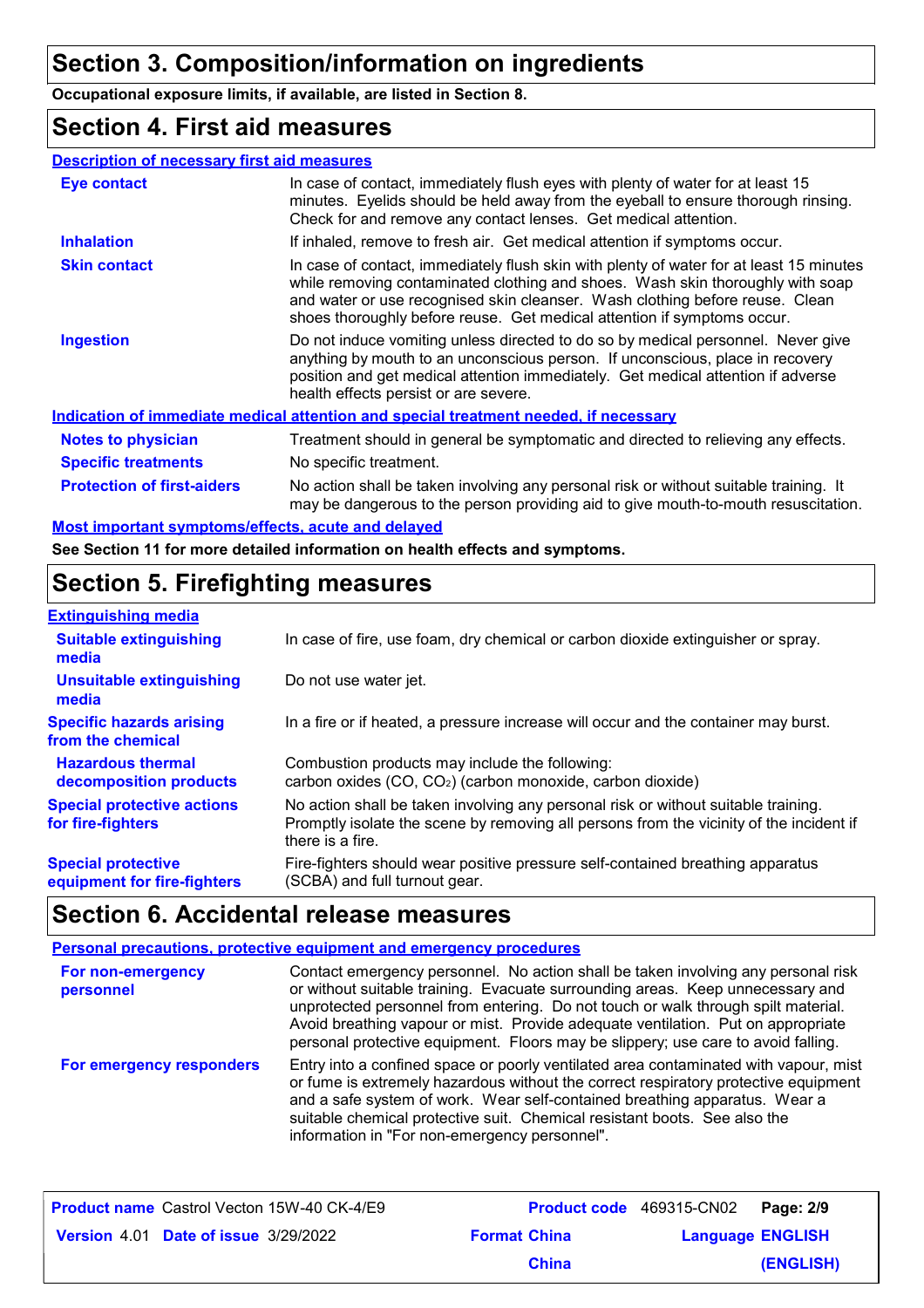# **Section 6. Accidental release measures**

| <b>Environmental precautions</b>                            | Avoid dispersal of spilt material and runoff and contact with soil, waterways, drains<br>and sewers. Inform the relevant authorities if the product has caused environmental<br>pollution (sewers, waterways, soil or air).                                                                                                                                                                                                                                                                                              |  |
|-------------------------------------------------------------|--------------------------------------------------------------------------------------------------------------------------------------------------------------------------------------------------------------------------------------------------------------------------------------------------------------------------------------------------------------------------------------------------------------------------------------------------------------------------------------------------------------------------|--|
| <b>Methods and material for containment and cleaning up</b> |                                                                                                                                                                                                                                                                                                                                                                                                                                                                                                                          |  |
| <b>Small spill</b>                                          | Stop leak if without risk. Move containers from spill area. Absorb with an inert<br>material and place in an appropriate waste disposal container. Dispose of via a<br>licensed waste disposal contractor.                                                                                                                                                                                                                                                                                                               |  |
| Large spill                                                 | Stop leak if without risk. Move containers from spill area. Approach the release<br>from upwind. Prevent entry into sewers, water courses, basements or confined<br>areas. Contain and collect spillage with non-combustible, absorbent material e.g.<br>sand, earth, vermiculite or diatomaceous earth and place in container for disposal<br>according to local regulations. Contaminated absorbent material may pose the<br>same hazard as the spilt product. Dispose of via a licensed waste disposal<br>contractor. |  |

# **Section 7. Handling and storage**

| <b>Precautions for safe handling</b>                                             |                                                                                                                                                                                                                                                                                                                                                                                                                                                                                                                                                                                                |
|----------------------------------------------------------------------------------|------------------------------------------------------------------------------------------------------------------------------------------------------------------------------------------------------------------------------------------------------------------------------------------------------------------------------------------------------------------------------------------------------------------------------------------------------------------------------------------------------------------------------------------------------------------------------------------------|
| <b>Protective measures</b>                                                       | Put on appropriate personal protective equipment (see Section 8). Do not ingest.<br>Avoid contact with eyes, skin and clothing. Avoid breathing vapour or mist. Keep in<br>the original container or an approved alternative made from a compatible material,<br>kept tightly closed when not in use. Empty containers retain product residue and<br>can be hazardous. Do not reuse container.                                                                                                                                                                                                 |
| <b>Advice on general</b><br>occupational hygiene                                 | Eating, drinking and smoking should be prohibited in areas where this material is<br>handled, stored and processed. Wash thoroughly after handling. Remove<br>contaminated clothing and protective equipment before entering eating areas. See<br>also Section 8 for additional information on hygiene measures.                                                                                                                                                                                                                                                                               |
| <b>Conditions for safe storage,</b><br>including any<br><b>incompatibilities</b> | Store in accordance with local regulations. Store in original container protected<br>from direct sunlight in a dry, cool and well-ventilated area, away from incompatible<br>materials (see Section 10) and food and drink. Keep container tightly closed and<br>sealed until ready for use. Store and use only in equipment/containers designed for<br>use with this product. Containers that have been opened must be carefully resealed<br>and kept upright to prevent leakage. Do not store in unlabelled containers. Use<br>appropriate containment to avoid environmental contamination. |

**Not suitable Not suitable** Prolonged exposure to elevated temperature

### **Section 8. Exposure controls/personal protection**

### **Control parameters**

#### **Occupational exposure limits**

| <b>Ingredient name</b>                                        | <b>Exposure limits</b>                                                                                                     |
|---------------------------------------------------------------|----------------------------------------------------------------------------------------------------------------------------|
| <b>Distillates (petroleum), hydrotreated heavy paraffinic</b> | <b>ACGIH TLV (United States).</b><br>TWA: 5 mg/m <sup>3</sup> 8 hours. Issued/Revised:<br>11/2009 Form: Inhalable fraction |

**Appropriate engineering controls** All activities involving chemicals should be assessed for their risks to health, to ensure exposures are adequately controlled. Personal protective equipment should only be considered after other forms of control measures (e.g. engineering controls) have been suitably evaluated. Personal protective equipment should conform to appropriate standards, be suitable for use, be kept in good condition and properly maintained. Your supplier of personal protective equipment should be consulted for advice on selection and appropriate standards. For further information contact your national organisation for standards. Provide exhaust ventilation or other engineering controls to keep the relevant airborne concentrations below their respective occupational exposure limits. Castrol Vecton 15W-40 CK-4/E9 **Product code** 469315-CN02 **Page: 3/9** | 469315-CN02 Page:

| <b>Product name</b> Castrol Vecton 15W-40 CK-4/E9 |                     | Product code 469315-CN02 Page: 3/9 |
|---------------------------------------------------|---------------------|------------------------------------|
| <b>Version 4.01 Date of issue 3/29/2022</b>       | <b>Format China</b> | <b>Language ENGLISH</b>            |
|                                                   | <b>China</b>        | (ENGLISH)                          |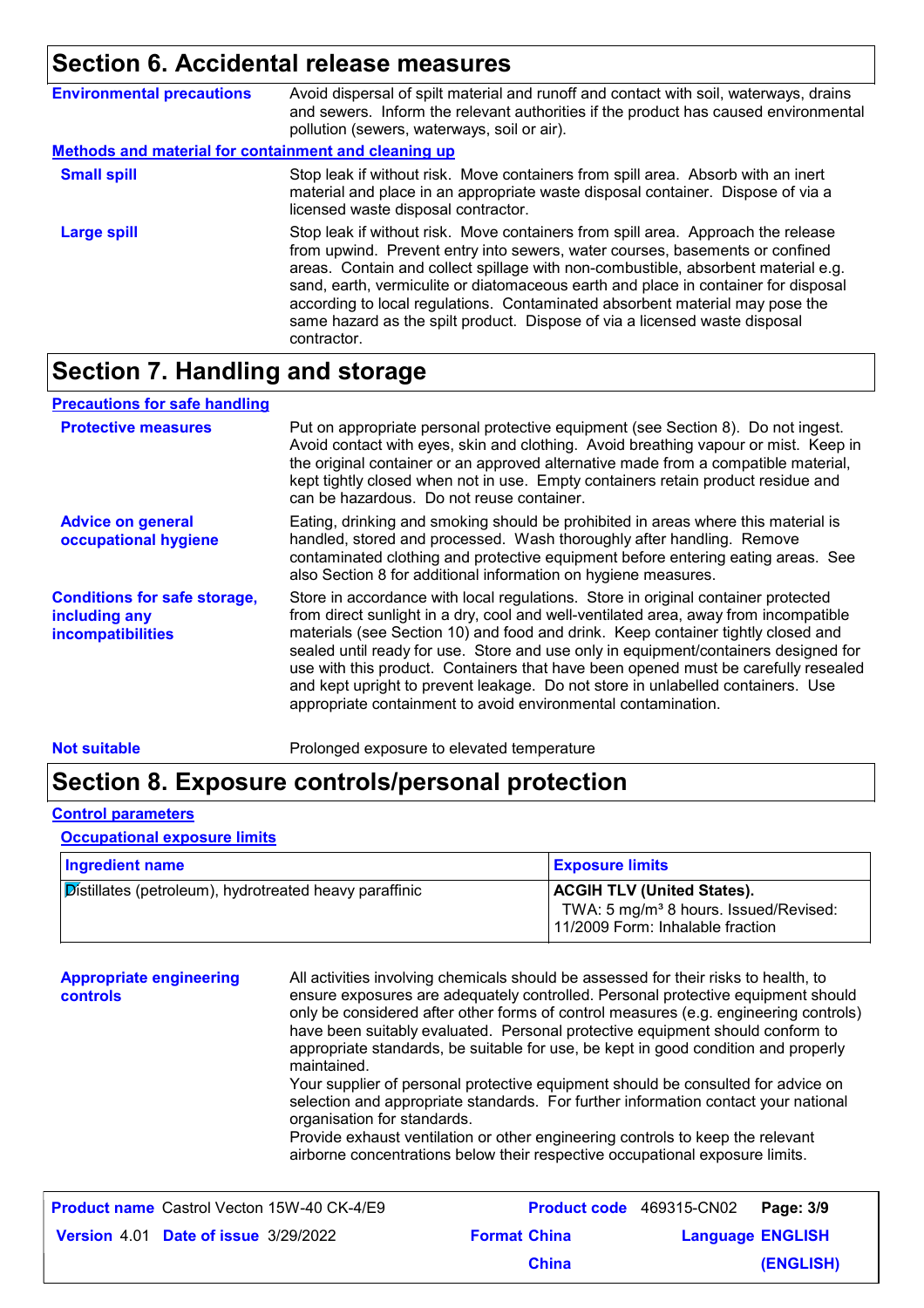# **Section 8. Exposure controls/personal protection**

|                                                  | The final choice of protective equipment will depend upon a risk assessment. It is<br>important to ensure that all items of personal protective equipment are compatible.                                                                                                                                                                                                                                                                                                                                                                                                                                                                                                                                                                                                                       |
|--------------------------------------------------|-------------------------------------------------------------------------------------------------------------------------------------------------------------------------------------------------------------------------------------------------------------------------------------------------------------------------------------------------------------------------------------------------------------------------------------------------------------------------------------------------------------------------------------------------------------------------------------------------------------------------------------------------------------------------------------------------------------------------------------------------------------------------------------------------|
| <b>Environmental exposure</b><br><b>controls</b> | Emissions from ventilation or work process equipment should be checked to ensure<br>they comply with the requirements of environmental protection legislation. In some<br>cases, fume scrubbers, filters or engineering modifications to the process<br>equipment will be necessary to reduce emissions to acceptable levels.                                                                                                                                                                                                                                                                                                                                                                                                                                                                   |
| <b>Individual protection measures</b>            |                                                                                                                                                                                                                                                                                                                                                                                                                                                                                                                                                                                                                                                                                                                                                                                                 |
| <b>Hygiene measures</b>                          | Wash hands, forearms and face thoroughly after handling chemical products, before<br>eating, smoking and using the lavatory and at the end of the working period.<br>Appropriate techniques should be used to remove potentially contaminated clothing.<br>Wash contaminated clothing before reusing. Ensure that eyewash stations and<br>safety showers are close to the workstation location.                                                                                                                                                                                                                                                                                                                                                                                                 |
| <b>Eye/face protection</b>                       | Safety glasses with side shields.                                                                                                                                                                                                                                                                                                                                                                                                                                                                                                                                                                                                                                                                                                                                                               |
| <b>Skin protection</b>                           |                                                                                                                                                                                                                                                                                                                                                                                                                                                                                                                                                                                                                                                                                                                                                                                                 |
| <b>Hand protection</b>                           | Wear protective gloves if prolonged or repeated contact is likely. Wear chemical<br>resistant gloves. Recommended: Nitrile gloves. The correct choice of protective<br>gloves depends upon the chemicals being handled, the conditions of work and use,<br>and the condition of the gloves (even the best chemically resistant glove will break<br>down after repeated chemical exposures). Most gloves provide only a short time of<br>protection before they must be discarded and replaced. Because specific work<br>environments and material handling practices vary, safety procedures should be<br>developed for each intended application. Gloves should therefore be chosen in<br>consultation with the supplier/manufacturer and with a full assessment of the<br>working conditions. |
| <b>Skin protection</b>                           | Use of protective clothing is good industrial practice.<br>Personal protective equipment for the body should be selected based on the task<br>being performed and the risks involved and should be approved by a specialist<br>before handling this product.<br>Cotton or polyester/cotton overalls will only provide protection against light<br>superficial contamination that will not soak through to the skin. Overalls should be<br>laundered on a regular basis. When the risk of skin exposure is high (e.g. when<br>cleaning up spillages or if there is a risk of splashing) then chemical resistant aprons<br>and/or impervious chemical suits and boots will be required.                                                                                                           |
| <b>Respiratory protection</b>                    | In case of insufficient ventilation, wear suitable respiratory equipment.<br>The correct choice of respiratory protection depends upon the chemicals being<br>handled, the conditions of work and use, and the condition of the respiratory<br>equipment. Safety procedures should be developed for each intended application.<br>Respiratory protection equipment should therefore be chosen in consultation with<br>the supplier/manufacturer and with a full assessment of the working conditions.                                                                                                                                                                                                                                                                                           |

# **Section 9. Physical and chemical properties**

The conditions of measurement of all properties are at standard temperature and pressure unless otherwise indicated.

| <b>Appearance</b>                                                 |                                              |
|-------------------------------------------------------------------|----------------------------------------------|
| <b>Physical state</b>                                             | Liquid.                                      |
| <b>Colour</b>                                                     | Brown. [Light]                               |
| <b>Odour</b>                                                      | Not available.                               |
| <b>Odour threshold</b>                                            | Not available.                               |
| pH                                                                | Not applicable.                              |
| <b>Melting point/freezing point</b>                               | Not available.                               |
| <b>Boiling point, initial boiling</b><br>point, and boiling range | Not available.                               |
| <b>Drop Point</b>                                                 | Not available.                               |
| <b>Flash point</b>                                                | Closed cup: 202°C (395.6°F) [Pensky-Martens] |
|                                                                   |                                              |

|                                             | <b>Product name</b> Castrol Vecton 15W-40 CK-4/E9 |                     |              | Product code 469315-CN02 Page: 4/9 |           |
|---------------------------------------------|---------------------------------------------------|---------------------|--------------|------------------------------------|-----------|
| <b>Version 4.01 Date of issue 3/29/2022</b> |                                                   | <b>Format China</b> |              | <b>Language ENGLISH</b>            |           |
|                                             |                                                   |                     | <b>China</b> |                                    | (ENGLISH) |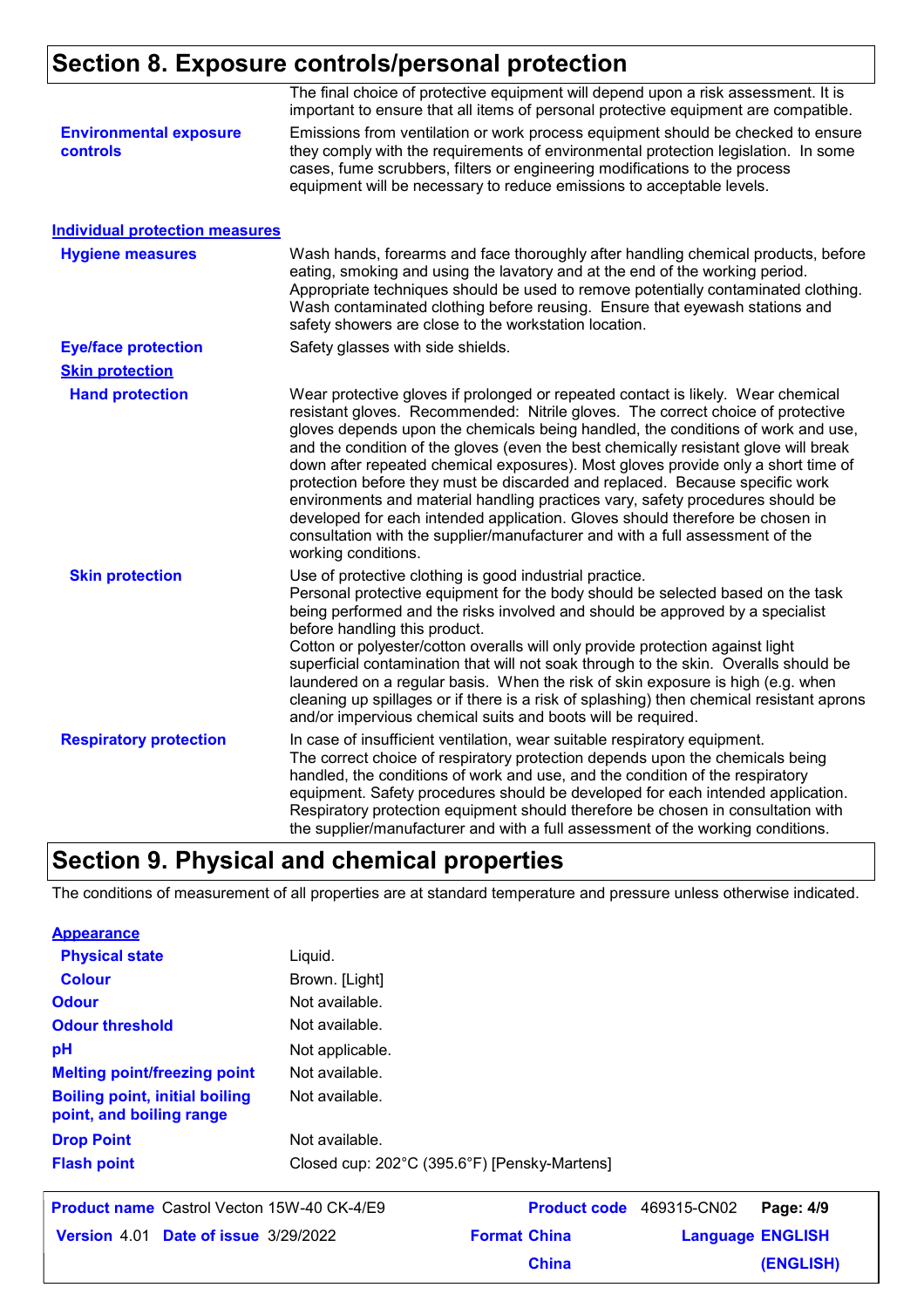# **Section 9. Physical and chemical properties**

| Not available.                                                                                                                                 |        |                                                                                                |                    |                                                                      |     |                                          |
|------------------------------------------------------------------------------------------------------------------------------------------------|--------|------------------------------------------------------------------------------------------------|--------------------|----------------------------------------------------------------------|-----|------------------------------------------|
|                                                                                                                                                |        |                                                                                                |                    |                                                                      |     |                                          |
| Not available.                                                                                                                                 |        |                                                                                                |                    |                                                                      |     |                                          |
|                                                                                                                                                |        |                                                                                                |                    |                                                                      |     |                                          |
| <b>Ingredient name</b>                                                                                                                         |        |                                                                                                | <b>Method</b>      | mm<br>Hg                                                             | kPa | <b>Method</b>                            |
| Distillates (petroleum),<br>hydrotreated heavy<br>paraffinic                                                                                   | < 0.08 | < 0.011                                                                                        | <b>ASTM D 5191</b> |                                                                      |     |                                          |
| Not available.                                                                                                                                 |        |                                                                                                |                    |                                                                      |     |                                          |
| Not available.                                                                                                                                 |        |                                                                                                |                    |                                                                      |     |                                          |
| <1000 kg/m <sup>3</sup> (<1 g/cm <sup>3</sup> ) at 15°C                                                                                        |        |                                                                                                |                    |                                                                      |     |                                          |
| insoluble in water.                                                                                                                            |        |                                                                                                |                    |                                                                      |     |                                          |
| Not applicable.                                                                                                                                |        |                                                                                                |                    |                                                                      |     |                                          |
| <b>Ingredient name</b>                                                                                                                         |        | $\mathbf{C}$                                                                                   | °F                 |                                                                      |     |                                          |
|                                                                                                                                                |        | 365                                                                                            | 689                |                                                                      |     |                                          |
| Not available.                                                                                                                                 |        |                                                                                                |                    |                                                                      |     |                                          |
| Kinematic: 115 mm <sup>2</sup> /s (115 cSt) at $40^{\circ}$ C<br>Kinematic: 14.7 to 16 mm <sup>2</sup> /s (14.7 to 16 cSt) at 100 $^{\circ}$ C |        |                                                                                                |                    |                                                                      |     |                                          |
|                                                                                                                                                |        |                                                                                                |                    |                                                                      |     |                                          |
|                                                                                                                                                |        | reaction mass of isomers of:<br>C7-9-alkyl 3-(3,5-di-tert-butyl-<br>4-hydroxyphenyl)propionate | $mm Hg$ kPa        | Not applicable. Based on - Physical state<br>Vapour Pressure at 20°C |     | Vapour pressure at 50°C<br><b>Method</b> |

# **Median particle size** Not applicable.

# **Section 10. Stability and reactivity**

| <b>Reactivity</b>                            | No specific test data available for this product. Refer to Conditions to avoid and<br>Incompatible materials for additional information.                                   |
|----------------------------------------------|----------------------------------------------------------------------------------------------------------------------------------------------------------------------------|
| <b>Chemical stability</b>                    | The product is stable.                                                                                                                                                     |
| <b>Possibility of hazardous</b><br>reactions | Under normal conditions of storage and use, hazardous reactions will not occur.<br>Under normal conditions of storage and use, hazardous polymerisation will not<br>occur. |
| <b>Conditions to avoid</b>                   | Avoid all possible sources of ignition (spark or flame).                                                                                                                   |
| Incompatible materials                       | Reactive or incompatible with the following materials: oxidising materials.                                                                                                |
| <b>Hazardous decomposition</b><br>products   | Under normal conditions of storage and use, hazardous decomposition products<br>should not be produced.                                                                    |

# **Section 11. Toxicological information**

### **Information on toxicological effects**

| <b>Information on likely routes</b><br>of exposure | Routes of entry anticipated: Dermal, Inhalation.                                                    |  |  |  |
|----------------------------------------------------|-----------------------------------------------------------------------------------------------------|--|--|--|
| <b>Potential acute health effects</b>              |                                                                                                     |  |  |  |
| <b>Eye contact</b>                                 | No known significant effects or critical hazards.                                                   |  |  |  |
| <b>Inhalation</b>                                  | Vapour inhalation under ambient conditions is not normally a problem due to low<br>vapour pressure. |  |  |  |
| <b>Skin contact</b>                                | Causes mild skin irritation. Defatting to the skin.                                                 |  |  |  |
| <b>Ingestion</b>                                   | Irritating to mouth, throat and stomach.                                                            |  |  |  |

| <b>Product name</b> Castrol Vecton 15W-40 CK-4/E9 |                     | Product code 469315-CN02 Page: 5/9 |           |
|---------------------------------------------------|---------------------|------------------------------------|-----------|
| <b>Version 4.01 Date of issue 3/29/2022</b>       | <b>Format China</b> | <b>Language ENGLISH</b>            |           |
|                                                   | <b>China</b>        |                                    | (ENGLISH) |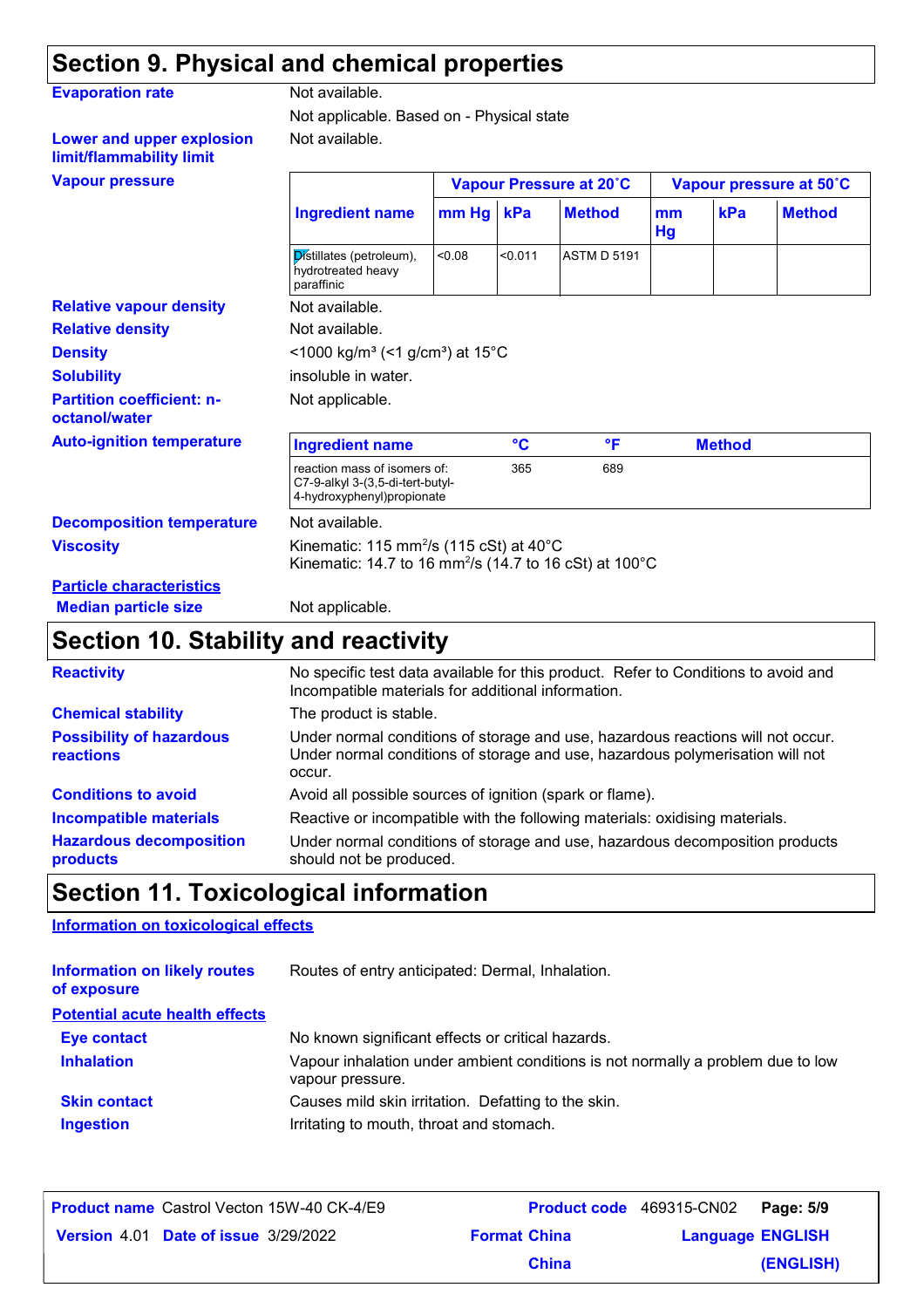# **Section 11. Toxicological information**

|                                         | <b>Symptoms related to the physical, chemical and toxicological characteristics</b>                                                                                                                                                                                                                                                                                                                                |
|-----------------------------------------|--------------------------------------------------------------------------------------------------------------------------------------------------------------------------------------------------------------------------------------------------------------------------------------------------------------------------------------------------------------------------------------------------------------------|
| <b>Eye contact</b>                      | Adverse symptoms may include the following:<br>pain or irritation<br>watering<br>redness                                                                                                                                                                                                                                                                                                                           |
| <b>Inhalation</b>                       | No specific data.                                                                                                                                                                                                                                                                                                                                                                                                  |
| <b>Skin contact</b>                     | Adverse symptoms may include the following:<br>irritation<br>redness<br>dryness<br>cracking                                                                                                                                                                                                                                                                                                                        |
| <b>Ingestion</b>                        | No specific data.                                                                                                                                                                                                                                                                                                                                                                                                  |
|                                         | Delayed and immediate effects as well as chronic effects from short and long-term exposure                                                                                                                                                                                                                                                                                                                         |
| <b>Inhalation</b>                       | Overexposure to the inhalation of airborne droplets or aerosols may cause irritation<br>of the respiratory tract.                                                                                                                                                                                                                                                                                                  |
| <b>Short term exposure</b>              |                                                                                                                                                                                                                                                                                                                                                                                                                    |
| <b>Potential immediate</b><br>effects   | Not available.                                                                                                                                                                                                                                                                                                                                                                                                     |
| <b>Potential delayed effects</b>        | Not available.                                                                                                                                                                                                                                                                                                                                                                                                     |
| <b>Long term exposure</b>               |                                                                                                                                                                                                                                                                                                                                                                                                                    |
| <b>Potential immediate</b><br>effects   | Not available.                                                                                                                                                                                                                                                                                                                                                                                                     |
| <b>Potential delayed effects</b>        | Not available.                                                                                                                                                                                                                                                                                                                                                                                                     |
| <b>Potential chronic health effects</b> |                                                                                                                                                                                                                                                                                                                                                                                                                    |
| <b>General</b>                          | <b>USED ENGINE OILS</b><br>Combustion products resulting from the operation of internal combustion engines<br>contaminate engine oils during use. Used engine oil may contain hazardous<br>components which have the potential to cause skin cancer. Frequent or prolonged<br>contact with all types and makes of used engine oil must therefore be avoided and a<br>high standard of personal hygiene maintained. |
| <b>Carcinogenicity</b>                  | No known significant effects or critical hazards.                                                                                                                                                                                                                                                                                                                                                                  |
| <b>Mutagenicity</b>                     | No known significant effects or critical hazards.                                                                                                                                                                                                                                                                                                                                                                  |
| <b>Teratogenicity</b>                   | No known significant effects or critical hazards.                                                                                                                                                                                                                                                                                                                                                                  |
| <b>Developmental effects</b>            | No known significant effects or critical hazards.                                                                                                                                                                                                                                                                                                                                                                  |
| <b>Fertility effects</b>                | No known significant effects or critical hazards.                                                                                                                                                                                                                                                                                                                                                                  |

#### **Numerical measures of toxicity**

#### **Acute toxicity estimates**

| Oral<br>231480.84 mg/kg | <b>Route</b> | <b>ATE value</b> |
|-------------------------|--------------|------------------|
|                         |              |                  |

# **Section 12. Ecological information**

#### **Toxicity**

**Environmental effects** No known significant effects or critical hazards.

**China**

#### **Persistence/degradability**

Expected to be biodegradable.

#### **Bioaccumulative potential**

| <b>Product name</b> Castrol Vecton 15W-40 CK-4/E9 | <b>Product code</b> 469315-CN02 |                         | Page: 6/9 |  |
|---------------------------------------------------|---------------------------------|-------------------------|-----------|--|
| <b>Version 4.01 Date of issue 3/29/2022</b>       | <b>Format China</b>             | <b>Language ENGLISH</b> |           |  |

**(ENGLISH)**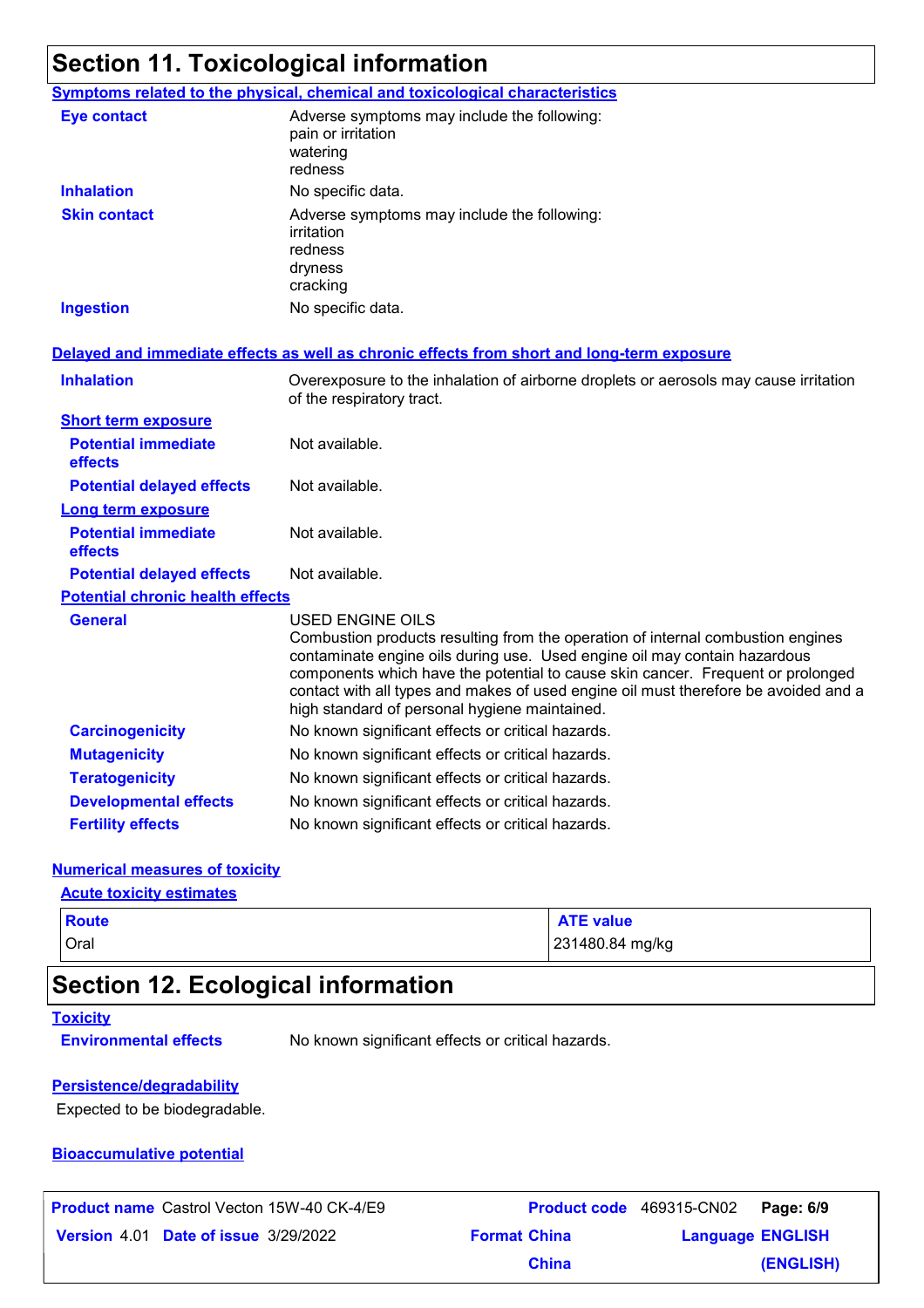# **Section 12. Ecological information**

This product is not expected to bioaccumulate through food chains in the environment.

| <b>Mobility in soil</b>                                 |                                                                                                                           |
|---------------------------------------------------------|---------------------------------------------------------------------------------------------------------------------------|
| <b>Soil/water partition</b><br><b>coefficient (Koc)</b> | Not available.                                                                                                            |
| <b>Mobility</b>                                         | Spillages may penetrate the soil causing ground water contamination.                                                      |
| <b>Other adverse effects</b>                            | No known significant effects or critical hazards.                                                                         |
| <b>Other ecological information</b>                     | Spills may form a film on water surfaces causing physical damage to organisms.<br>Oxygen transfer could also be impaired. |

### **Section 13. Disposal considerations**

The generation of waste should be avoided or minimised wherever possible. Significant quantities of waste product residues should not be disposed of via the foul sewer but processed in a suitable effluent treatment plant. Dispose of surplus and non-recyclable products via a licensed waste disposal contractor. Disposal of this product, solutions and any by-products should at all times comply with the requirements of environmental protection and waste disposal legislation and any regional local authority requirements. Waste packaging should be recycled. Incineration or landfill should only be considered when recycling is not feasible. This material and its container must be disposed of in a safe way. Care should be taken when handling emptied containers that have not been cleaned or rinsed out. Empty containers or liners may retain some product residues. Avoid dispersal of spilt material and runoff and contact with soil, waterways, drains and sewers. **Disposal methods**

# **Section 14. Transport information**

|                                      | <b>China</b>   | <b>IMDG</b>    | <b>IATA</b>              |
|--------------------------------------|----------------|----------------|--------------------------|
| <b>UN number</b>                     | Not regulated. | Not regulated. | Not regulated.           |
| <b>UN proper</b><br>shipping name    | $\blacksquare$ | $\blacksquare$ | $\blacksquare$           |
| <b>Transport hazard</b><br>class(es) | $\blacksquare$ | ۰              | $\overline{\phantom{a}}$ |
| <b>Packing group</b>                 | $\blacksquare$ | $\blacksquare$ | $\blacksquare$           |
| <b>Environmental</b><br>hazards      | No.            | No.            | No.                      |
| <b>Additional</b><br>information     | ۰              | ۰              | ۰                        |

**Special precautions for user Matters needing attention for transportation**

Not available.

Ensure that any additional local government transport conditions are met

**Product name** Castrol Vecton 15W-40 CK-4/E9

**Date of issue Version** 4.01 **Format China Language** 3/29/2022Castrol Vecton 15W-40 CK-4/E9 **Product code** 469315-CN02 **Page: 7/9** | **Language ENGLISH (ENGLISH) China**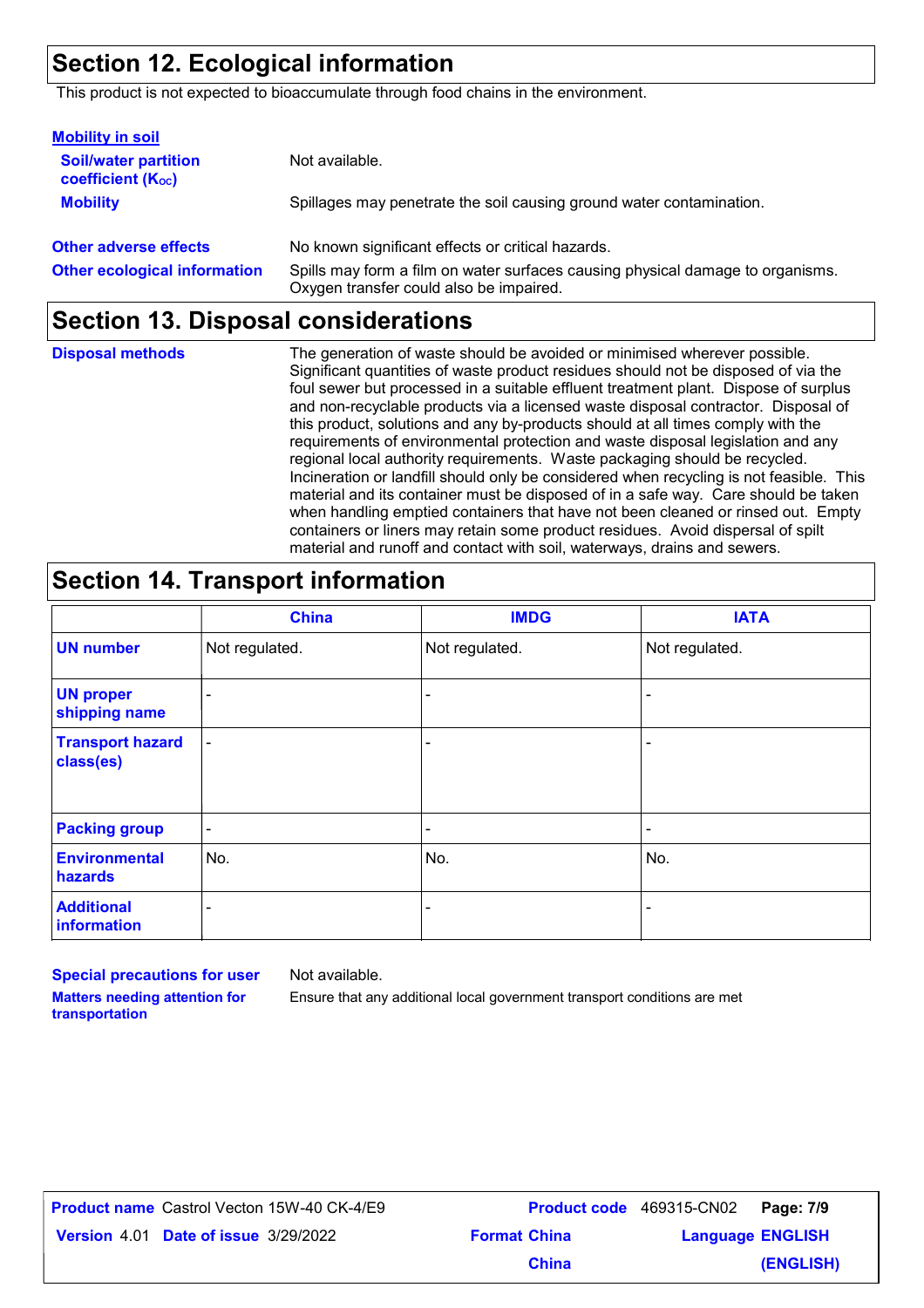# **Section 15. Regulatory information**

#### **List of Goods banned for Importing**

None of the components are listed.

#### **Drug Precursors Requiring an Import/Export License**

| <b>Ingredient name</b><br>toluene |                                                                 | $\frac{9}{6}$<br>≤0.1 | <b>Status</b><br>Category III |
|-----------------------------------|-----------------------------------------------------------------|-----------------------|-------------------------------|
|                                   | <b>Catalogue and classification of drug precursor chemicals</b> |                       |                               |
| <b>Category</b>                   | <b>Ingredient name</b>                                          | $\frac{9}{6}$         | <b>Status</b>                 |
| $\sqrt{\mathcal{C}}$ ategory 3    | toluene                                                         | ≤0.1                  | Listed                        |

#### **List of Explosive Precursors**

| <b>Ingredient name</b> | <b>CAS number</b> | <b>Status</b> | Reference<br>number |
|------------------------|-------------------|---------------|---------------------|
| 1,2-ethylenediamine    | 107-15-3          | Listed        | 7.12                |

#### **International regulations**

**Montreal Protocol**

Not listed.

#### **Stockholm Convention on Persistent Organic Pollutants**

Not listed.

#### **Rotterdam Convention on Prior Informed Consent (PIC)**

Not listed.

**Safety, health and** 

**specific for the product**

**environmental regulations**  No known specific national and/or regional regulations applicable to this product (including its ingredients).

#### **Regulation according to other foreign laws**

| <b>REACH Status</b>                                             | For the REACH status of this product please consult your company contact, as<br>identified in Section 1. |
|-----------------------------------------------------------------|----------------------------------------------------------------------------------------------------------|
| <b>Australia inventory (AIIC)</b>                               | All components are listed or exempted.                                                                   |
| <b>Canada inventory</b>                                         | All components are listed or exempted.                                                                   |
| <b>China inventory (IECSC)</b>                                  | At least one component is not listed.                                                                    |
| <b>Japan inventory (CSCL)</b>                                   | All components are listed or exempted.                                                                   |
| <b>Korea inventory (KECI)</b>                                   | All components are listed or exempted.                                                                   |
| <b>Philippines inventory</b><br>(PICCS)                         | All components are listed or exempted.                                                                   |
| <b>Taiwan Chemical</b><br><b>Substances Inventory</b><br>(TCSI) | All components are listed or exempted.                                                                   |
| <b>United States inventory</b><br>(TSCA 8b)                     | At least one component is not listed and at least one component is inactive.                             |

# **Section 16. Other information**

| <b>History</b>                    |           |  |
|-----------------------------------|-----------|--|
| <b>Date of printing</b>           | 3/29/2022 |  |
| Date of issue/Date of<br>revision | 3/29/2022 |  |
| Date of previous issue            | 11/2/2021 |  |
| <b>Version</b>                    | 4 በ1      |  |

| <b>Product name</b> Castrol Vecton 15W-40 CK-4/E9 |                     | Product code 469315-CN02 Page: 8/9 |           |
|---------------------------------------------------|---------------------|------------------------------------|-----------|
| Version 4.01 Date of issue 3/29/2022              | <b>Format China</b> | <b>Language ENGLISH</b>            |           |
|                                                   | <b>China</b>        |                                    | (ENGLISH) |